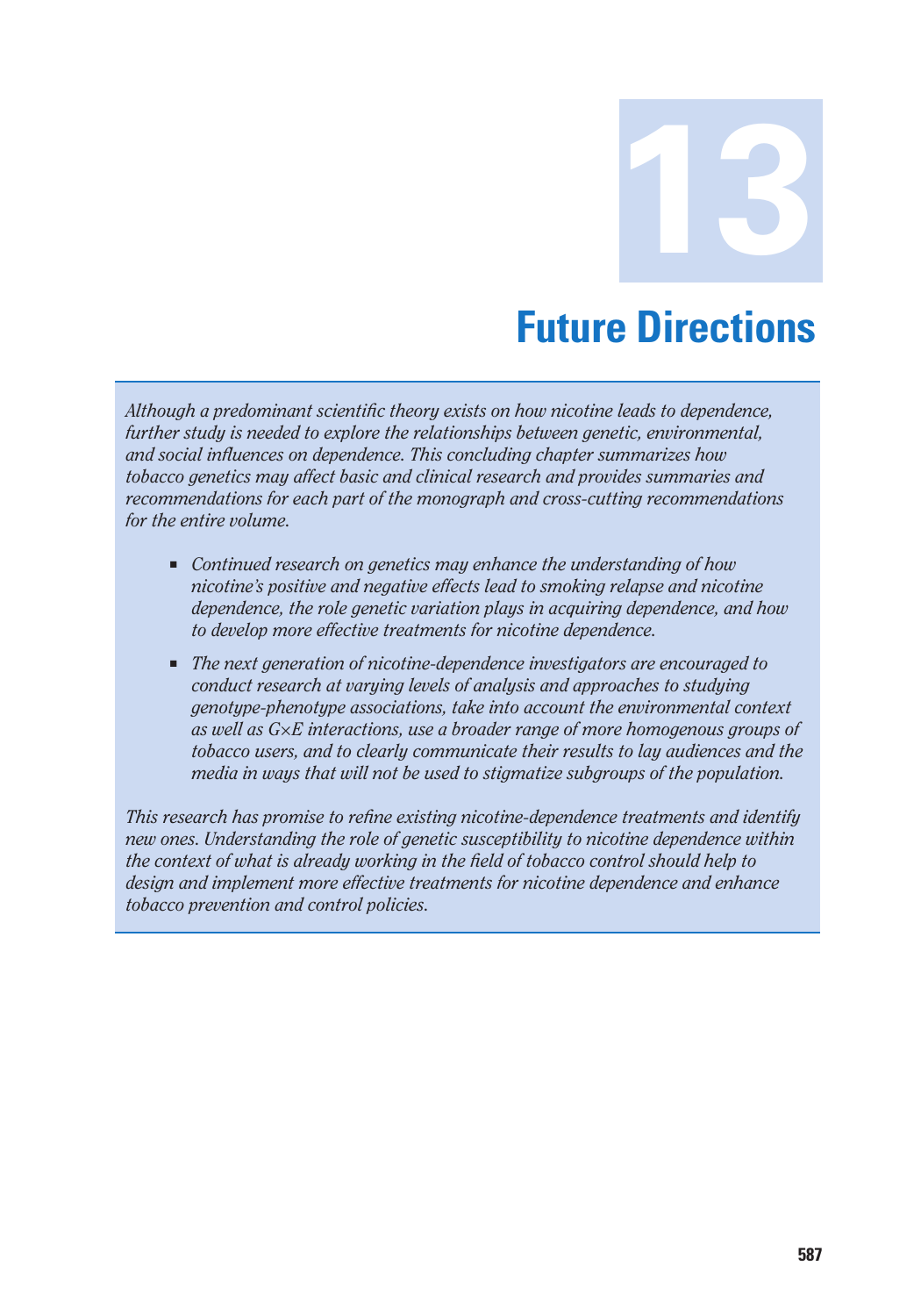# **Introduction**

This chapter begins with comments on how continued research in the area of genetics and nicotine dependence may influence future research at the basic and clinical levels by enhancing our understanding of the involvement of dopaminergic pathways responsible for nicotine dependence, the role of genetic variation in the initial acquisition of nicotine dependence, and the development of more effective treatments for nicotine dependence. The second portion of the chapter provides summaries and recommendations from parts 2–5 of the monograph and concludes with several crosscutting suggestions for the future.

### **Genetics and Nicotine Dependence: Implications for Basic and Clinical Research**

#### **Nicotinic and Dopaminergic Receptors**

Tobacco smoke contains more than 5,000 compounds (many of which are of unknown impact with regard to dependence), and nicotine is widely considered to be the most addictive of these.1 The predominant theory concerning how nicotine leads to dependence posits that acute nicotine binds to nicotinic receptors located on dopaminergic neurons in the ventral tegmental area (VTA) of the substantia nigra. The resultant dopamine release is associated with the experience of pleasure and the enhancement of some cognitive functions, such as sustained attention and vigilance, through neuronal projections from the VTA to the nucleus accumbens, frontal cortex, and striatum. Unfortunately, for the chronic tobacco user, long-term use results in a reduced

function of nicotinic and dopaminergic receptors and more nicotine is required to maintain the same effects on mood and cognition. At the same time, cues in the environment become conditional triggers to smoke. When a regular tobacco user attempts to quit, withdrawal from nicotine is associated with a concurrent upregulation of nicotinic receptors and downregulation of dopaminergic receptors thereby leading to unpleasant symptoms, dysphoria, and in some cases, a wide array of cognitive decrements. The simultaneous avoidance of negative symptoms (negative reinforcement) and the pursuit of the positive effects of nicotine (positive reinforcement) lead to a harmful and recurring cycle of relapse back to smoking.<sup>2</sup> Because nicotinic and dopaminergic receptors are but two of many pathways (such as glutamatergic, opioid, and serotonergic) implicated in the neurobiology of dependence, the complete picture of reward and dependence is undoubtedly much more complex and likely involves secondmessenger systems.

A number of lines of evidence support the dopamine hypothesis of dependence. Various abused drugs, including nicotine, result in measurable and, in some cases, substantial increase in dopamine in terminal dopaminergic fields, particularly the nucleus accumbens.3 Significant changes in regional cerebral blood flow have been observed in the nucleus accumbens, hippocampus, and orbitofrontal cortex of smokers in response to the first cigarette of the day following overnight abstinence.<sup>4</sup> In individuals with nicotine dependence, cue-induced changes dependent on blood oxygen level in brain regions along major dopaminergic pathways provide further neuroanatomical support to the hypothesis.<sup>5</sup> Continued advances can be expected in the elucidation and validation of the dopaminergic basis for nicotine dependence as new phenotypic measures, such as those observed with functional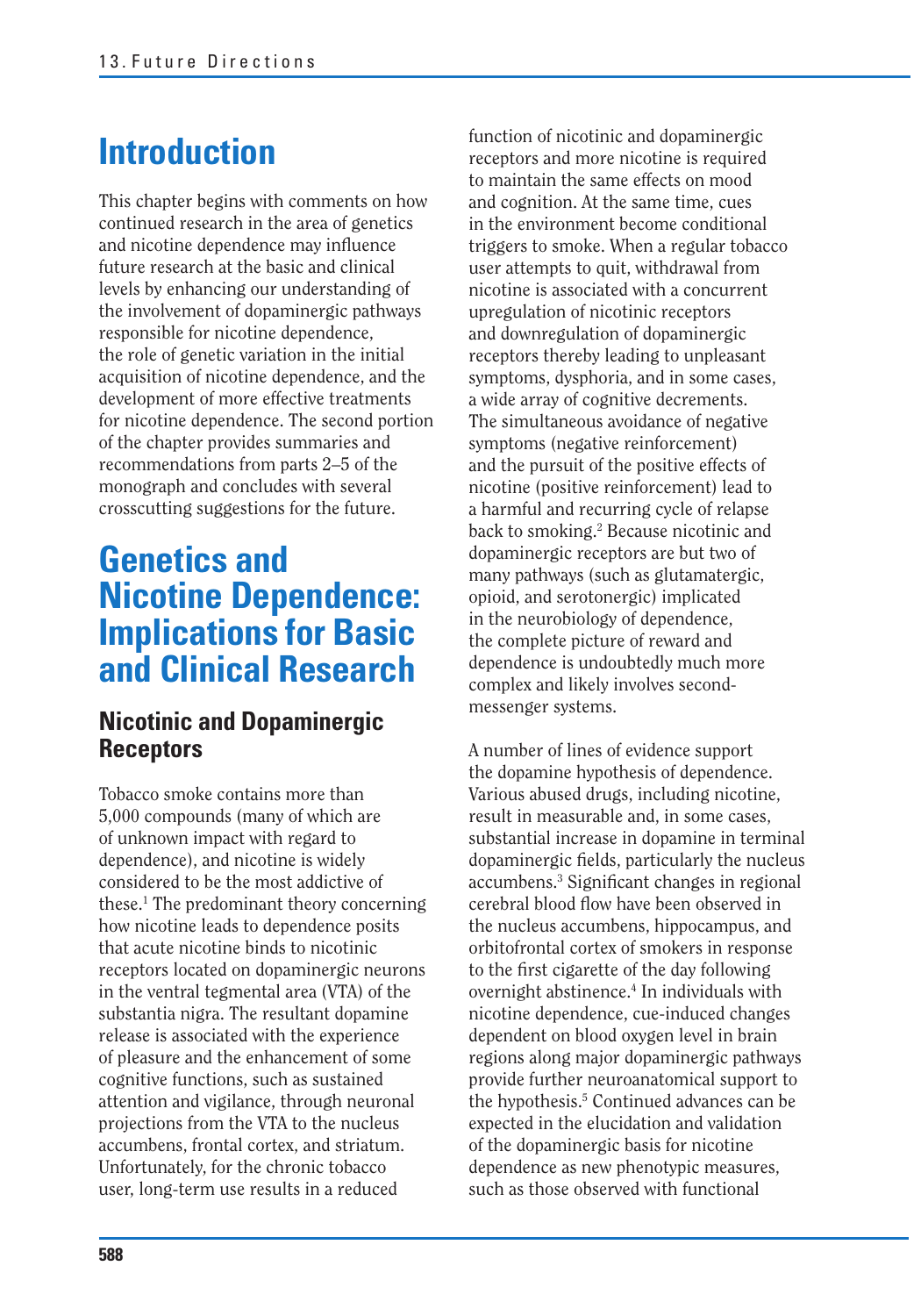magnetic resonance imaging, are examined in relation to novel genetic variants.

#### **Nicotine Dependence—A Note on Developmental Pathways**

In addition to strides made in understanding the basic neurobiological pathways to nicotine dependence, evidence indicates that the neurobiological and social processes by which young people exposed to tobacco products become addicted to nicotine are likely to be different from those responsible for the maintenance of dependence. Because the developing child's brain is dynamic, it is possible that the brains of young people may be more susceptible than those of adults to the addictive properties of nicotine. For example, as the brain matures, the amount of gray matter on the cortical surface of the brain decreases from back to front as synaptic pruning occurs.<sup>6</sup> It has also been shown that frontal and temporal lobe volumes are smaller in adolescents than in adults.7 Evidence from animal models shows that preadolescents, as compared with older adolescents, show increased upregulation of nicotinic receptors (including  $\alpha$ 5 and  $\alpha$ 6, and  $\beta$ 2) and increased nicotine selfadministration following preexperimental exposure to nicotine.<sup>8</sup> This suggests that age-gene-environment interactions may be operating to heighten the risk for entering into a tobacco use trajectory that ultimately leads to chronic tobacco use in adulthood. The use of developmental trajectories to describe how different people become dependent as adults (see chapters 4–6 in this volume) is a new area of research receiving increased attention.<sup>9,10</sup> In the future, it will be possible to examine genomic differences among trajectory subgroups.

#### **Genomic Studies of Nicotine Dependence in Adults**

Early work involving twins suggested that genetic factors may account for more

than 50% of interindividual variation in smoking initiation and nicotine dependence. Subsequent studies have sought to understand how genetic variation may affect the underlying neurobiology of nicotine dependence.<sup>9</sup> New analytic capacity will permit more powerful efforts to identify genetic variants key to nicotine dependence and its treatment. More than 25 whole-genome linkage scans involving nicotine dependence (and/or related phenotypes, such as number of cigarettes smoked per day and maximum cigarettes ever smoked in a single day) have been reported. A study in 2006<sup>11</sup> identified a linkage peak on chromosome 6 for scores from the Fagerström Test for Nicotine Dependence (FTND).<sup>12</sup> Swan and colleagues<sup>11</sup> also found suggestive linkage peaks on chromosomes 8 (nicotine dependence related to criteria of the *Diagnostic and Statistical Manual of Mental Disorders*)13 and 15 (report of a previous reason for relapse of "enjoyed smoking too much"). All three peaks are near candidate genes of interest in the nicotinic and opioid pathways. Significantly, a genome-wide association study in 2007 of 32,000 single nucleotide polymorphisms (SNPs) in nicotine-dependent cases ( $n = 1,050$ ; FTND score more than 4 when smoking at maximum) and nondependent controls  $(n = 879;$  smoked at least 100 cigarettes lifetime but had a score of 0 on the FTND) provided evidence that some of the strongest associations were with variants in nicotinic, opioid, and dopamine genes, several of which were close to candidate chromosomal regions.14,15 What is apparent from this work is that convergence across studies and methodologies is now being seen.16 Great progress will continue to be made in identifying specific gene variants that play a role in nicotine dependence.

Figure 13.1 represents a schematic of what the future might hold as the pieces of the puzzle of nicotine dependence are identified, certified, and assembled. On the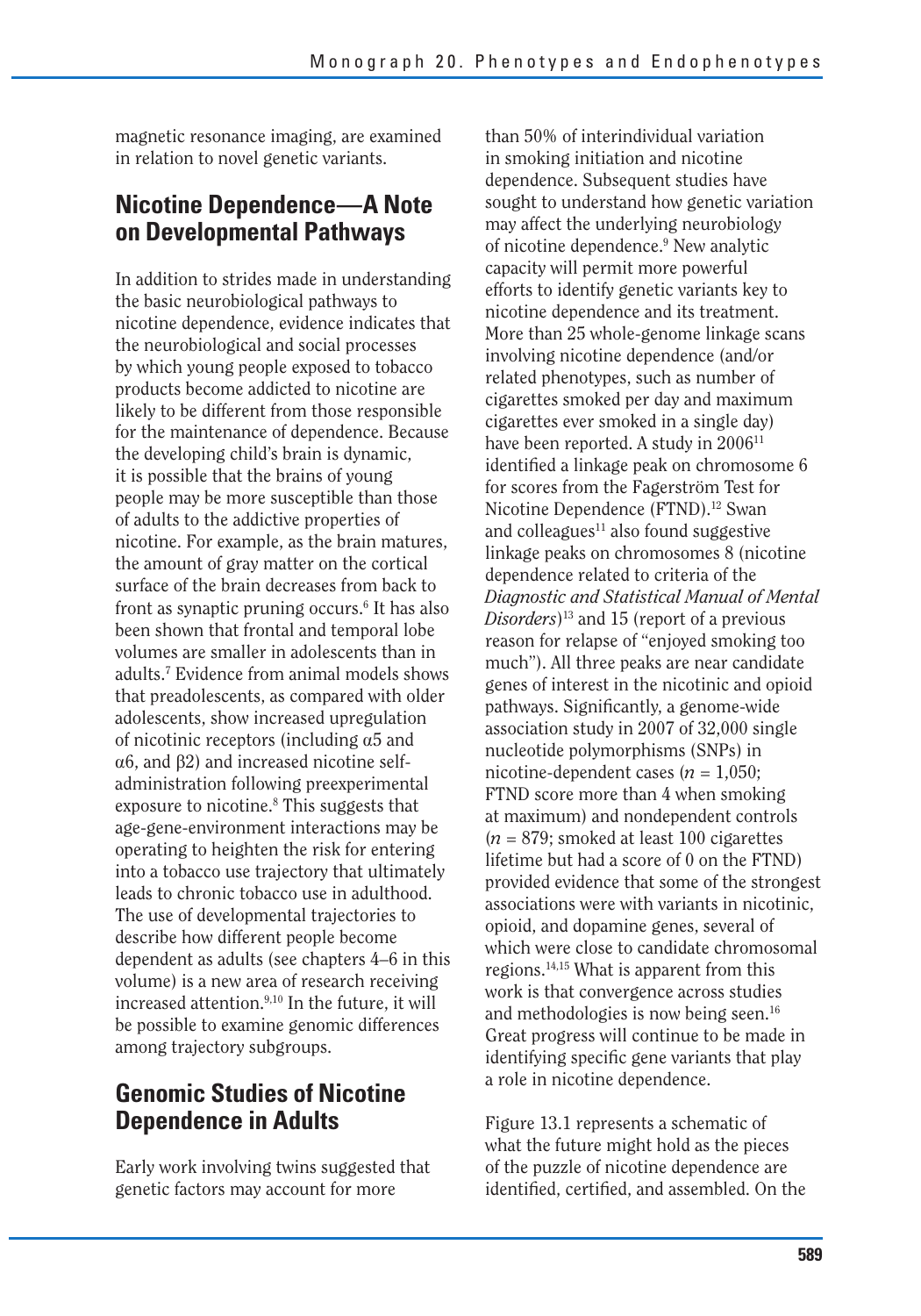

Note. CPD = cigarettes smoked per day; NDSS = Nicotine Dependence Syndrome Scale (Shiffman, S. A. Waters, and M. Hickcox. 2004. The Nicotine Dependence Syndrome Scale: A multidimensional measure of nicotine dependence. Nicotine & Tobacco Research 6 (2): 327-48.); WISDM = Wisconsin Index of Smoking Dependence Motives (WISDM-68) (Piper, M. E., T. M. Piasecki, E. B. Federman, D. M. Bolt, S. S. Smith, M. C. Fiore, and T. B. Baker. 2004. A multiple motives approach to tobacco dependence: The Wisconsin Inventory of Smoking Dependence Motives (WISDM-68). Journal of Consulting and Clinical Psychology 72 (2): 139–54.). From Swan, Lessov-Schlaggar, and Brigham, 2005, SRNT Annual Meeting.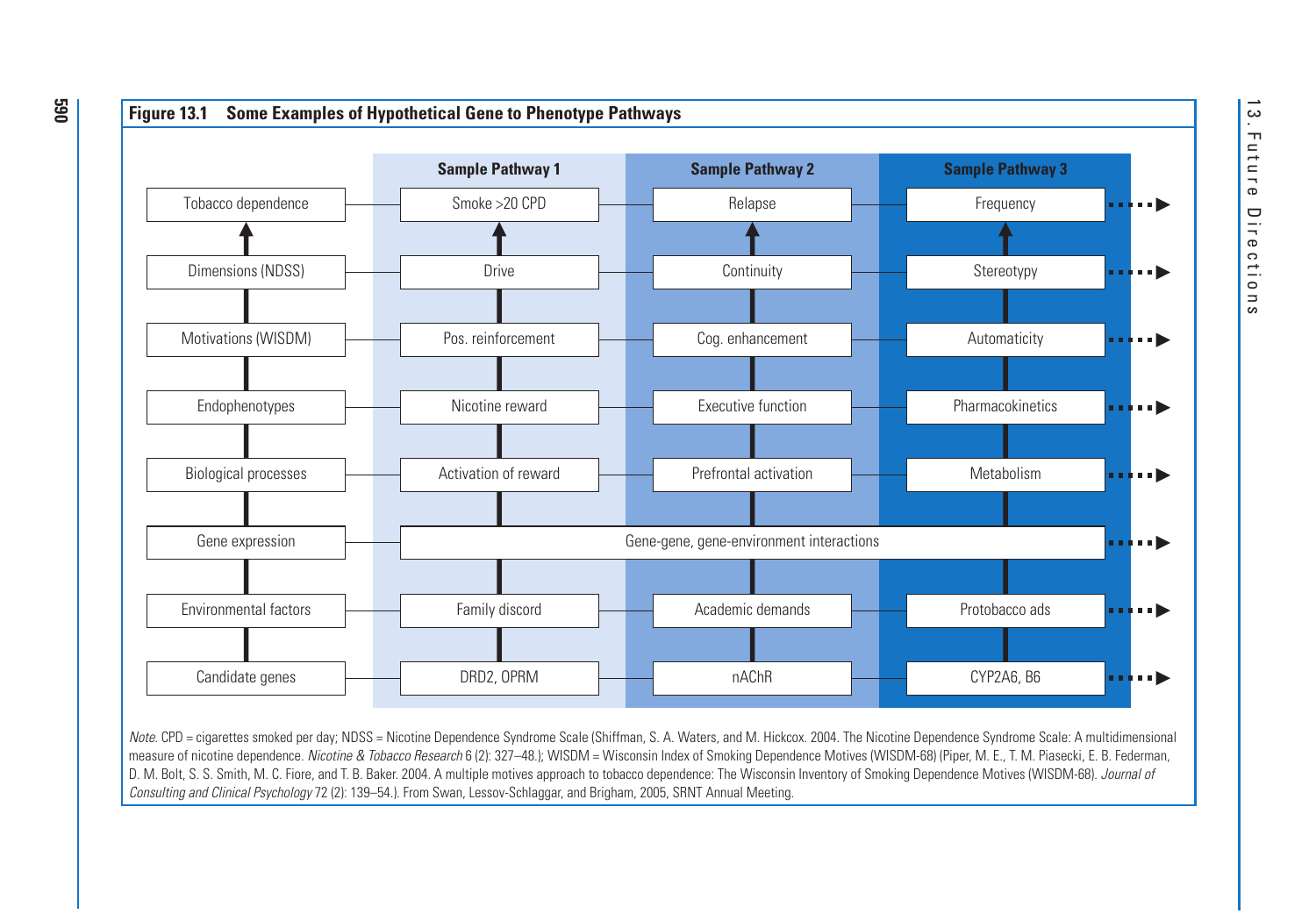far left of the figure is the arrangement, in ascending order, of components of a pathway that begins with the impact of candidate genes through their expression in response to the environment (e.g., tobacco, tobacco advertising, peer or parental smoking, cigarette design, or other environmental pressures to use or not use tobacco). The result of the gene-environment interaction is to initiate a biological process that can be measured in some fashion (e.g., nicotine metabolism, reward, cognition)—that is, the endophenotype. The biological process, in turn, must contribute in some way to motivate an individual to continue smoking. While the primary motivations to smoke may be different across individuals, they must, in turn, be associated with any or all dimensions of nicotine dependence and, finally, to observable tobacco use behavior.

One of the key features in this progression of events is that every step in the path is potentially measurable. Another feature is the implied association between components of the pathway, testable through a planned series of experimental studies to determine the validity of the pathway. The temporal sequencing of components in the pathway to confirm causality could be investigated through the use of any of a variety of tools. Finally, the arrows extending through the rows of the diagram suggest a progression over time in which any individual, given his or her initial variation across a number of genes and subsequent variation across environments, could come to exhibit behavioral variation in a number of indices of nicotine dependence, including tobacco use trajectories.

Figure 13.1 provides three hypothetical pathways, each of which could be examined empirically. To illustrate, the first example begins with variation in genes involved in the reward pathway that are activated

through interaction with an environment that provides few reinforcers. Individuals with this confluence of initial conditions would be expected to experience heightened reward from nicotine and acquire the need for sustained positive reinforcement—a motivation to continue to smoke. The need for sustained reinforcement would result in an increased drive to smoke and an increase in number of cigarettes smoked per day. The remaining two pathways, initiated through interaction between variation in the nicotinic receptors or metabolic genes, can be viewed as leading, ultimately, to different components of nicotine dependence. Investigators of the future should use this schematic, or one like it, to place their efforts in a theoretical context that permits empirical tests of hypothesized connections in a nicotine dependence pathway (see chapter 3 for another formulation of potential pathways and chapter 12 for an analytic approach for studying pathways). Such an approach will help others make sense of the plethora of results likely to continue to emerge over the coming years.

# **Future Directions**

This part summarizes the discussions of the research presented in the monograph (parts 2 through 5) and suggests future research agenda items.

#### **Part 2—Theoretical Considerations**

Research presented in part 2 from investigators who examined both competing and distinct models of dependence demonstrated that nicotine dependence is multidimensional and that numerous theories on its development are available.

Guided by their own hypotheses about the nature, manifestation, and development of dependence, investigators recommended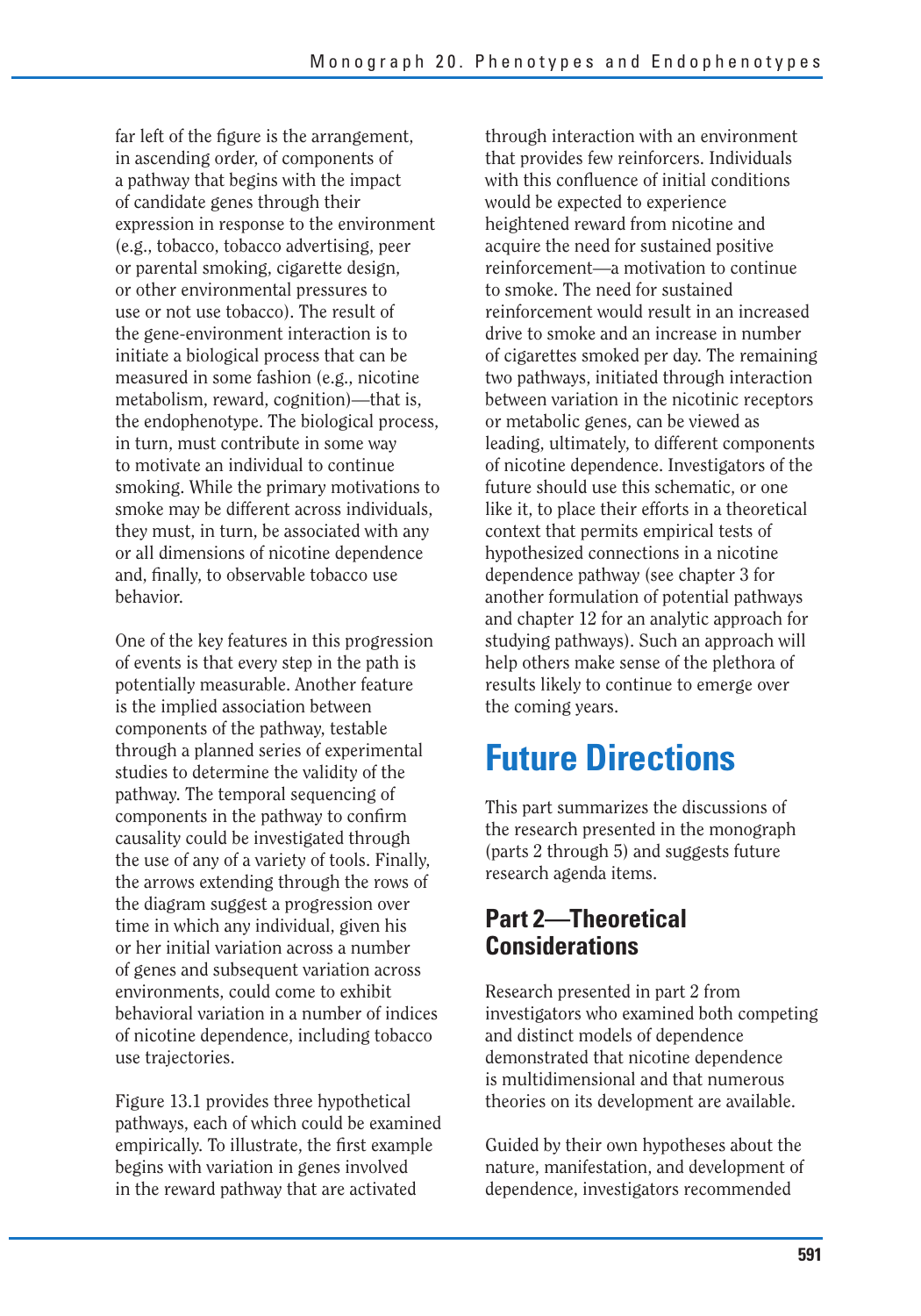that incorporating a more comprehensive portrayal of dependence development may help find the link between genes and behavior for genetic dependence susceptibility.

Part 2 of this monograph also examined issues surrounding the complex genetic and behavioral measures that combine and contribute to nicotine dependence gleaned through studies of inbred mouse strains. Available evidence used to translate the validity of the mouse findings to humans holds promise in coming to understand individualized responses to nicotine.

Additional areas recommended for future research include the following:

- Phenotypic assessments are needed that reflect the different stages in progression to dependence (intermediate and transitional phenotypes) (chapter 3).
- Future research should address the extent to which the different types of tolerance (e.g., acute or chronic, behavioral or dispositional) are related to core features of dependence, such as a pervasive pattern of drug use. Further understanding of the neural and genetic substrata of tolerance, and how these compare with other causal influences on dependence, may elucidate the role of tolerance in dependence development (chapter 4).
- Given the tremendous potential created by the availability of well-characterized mouse strains and both knockout and knockin preparations, the use of such tools is needed to explore genetic influences on phenotypes that provide additional insight into the processes involved in nicotine dependence. Additional assays, both physiological and behavioral, should be used to expand understanding of the genetic contributors to the critical motivational processes of dependence (chapter 4).

#### **Part 3—Developmental Trajectories of Tobacco Use and Their Relation to Tobacco Dependence**

Over time, the paths that smoking behavior take vary widely. These patterns of development are an important basis for genetic studies of nicotine dependence. This third part of the monograph focused on issues related to studying these trajectories.

One chapter focused on the development of smoking patterns from adolescence (when smoking and other substance use are most commonly initiated) to adulthood. Data collected from related individuals were used to examine the association between smoking initiation and progression in an effort to understand the etiology of nicotine dependence. Genetic data indicating the existence of an overlapping developmental pathway between smoking and other substance use in identical and fraternal twins were also examined.

Suggested topics for continued study include the following:

- Future research should link hypothesized preexposure endophenotypes to trajectories that might constitute dynamic phenotypes of cigarette smoking. These studies should also consider other forms of tobacco use (chapter 5).
- Better specification is needed of the relation between trajectories of smoking behavior and the development of nicotine dependence, as well as the relation between adolescent and adult trajectories. Moreover, further research (using animal and human models) is required to understand the mechanisms underlying age-specific effects of initial nicotine exposure, which have shown a significant relation between an early age of onset and steeper acceleration over time (chapter 5).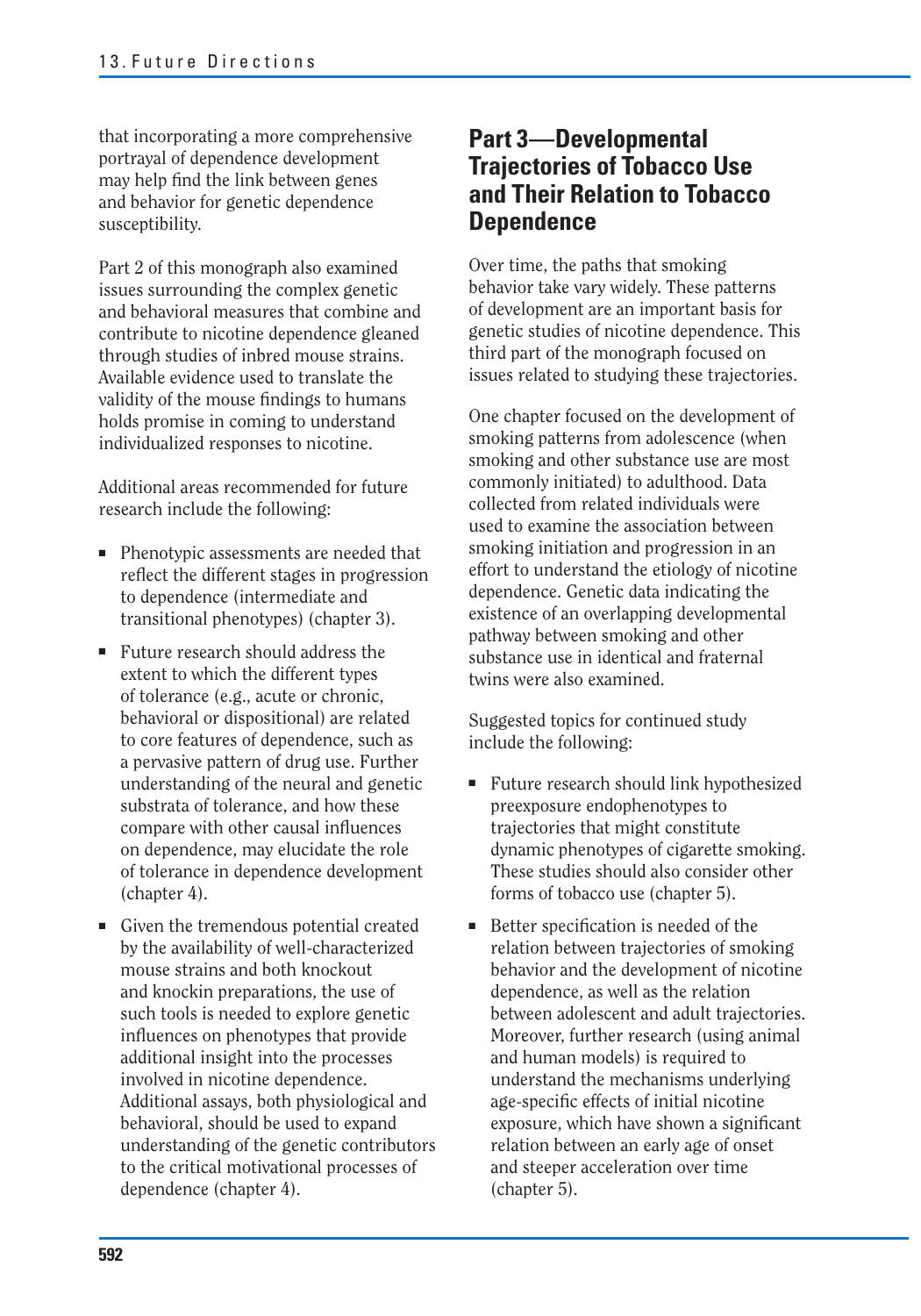- It is important to determine whether a particular individual feature of a trajectory (e.g., age of onset or steepness of acceleration) is the important phenotype or whether it is more useful to consider an entire trajectory group. Moreover, different research approaches are needed to determine whether phenotypes are best considered as categorical "groups" or as representations of an underlying continuous dimension. Future research will help determine if there are important ethnic differences in these groups (chapter 5).
- Efforts should be made to develop reliable and valid methods to retrospectively reconstruct trajectories in addition to pursuing a range of longitudinal study designs (chapter 5).
- Future development and applications of genetic latent growth curve models and genetic latent class models promise to improve the understanding of the role of genes and environment in smoking trajectories and transitions from nonsmoker to smoking dependence (chapter 6).
- Future genetic research should jointly examine the extent to which different trajectories (combinations, of course) and the use of multiple substances (comorbidity) are genetically influenced. If it can be shown that phenotypes represented by broader substance-use trajectories are equally or more heritable than are single-substance trajectories, both phenotypic and genetic work can proceed more efficiently. Findings would have implications for whether researchers should take a more genetic approach in preventing and treating substance-use disorders (chapter 7).

### **Part 4—Endophenotypes**

Characteristics present at or before exposure to nicotine may help to identify individuals

genetically susceptible to nicotine dependence. Similarly, measures in smoking persistence may help predict the success of cessation attempts among chronic smokers.

Part 4 of the monograph focused on data indicating that genetic risk for nicotine dependence may also be affected by the presence of several psychological factors, such as approach-, avoidance-, and controlrelated smoking risk variables, at or prior to smoking and nicotine exposure. Chronic smokers were also a focus. Data presented indicate that the path to persistent smoking should include not only measurement of genetic factors but also motivational, sensory, cognitive function, craving, and other behavioral elements.

Additional areas recommended for future research include the following:

- Higher-order trait domains (approach, avoidance, control, and affiliation/ empathy) all have some promise in relation to smoking risk. However, these traits are best understood in relation to lower-level neural systems, which, in turn, point to more molecular cognitive or physiological measures that can be examined as endophenotypes. More research is needed to evaluate a range of context-sensitive physiological measures as candidates of these lower systems (chapter 8).
- There is great potential for future research to provide the evidence for or against the criteria important for endophenotype measures of nicotine dependence and to inform the debate about the utility of endophenotypes in genetic research (chapter 9).
- Differences in quitting motivation between laboratory research participants and smokers in clinical studies may affect the development and validation of brief laboratory-based behavioral procedures that may serve as endophenotypes.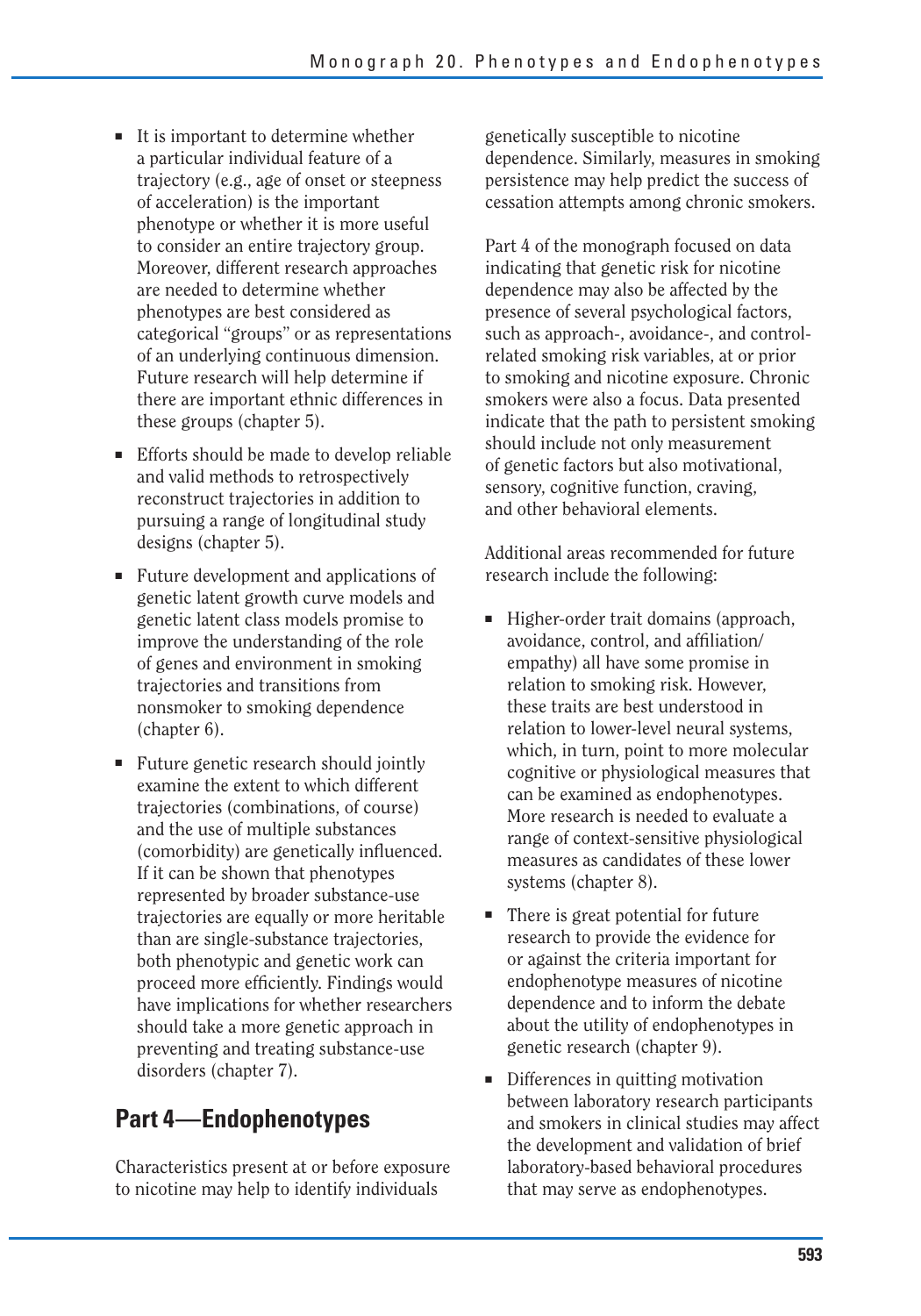Future endophenotypic research should take these motivational differences into consideration (chapter 9).

#### **Part 5—Epidemiological and Methodological Considerations**

In part 5 of the monograph, methodological and epidemiological issues related to the future direction of genetic studies on nicotine dependence are discussed. An epidemiological approach for modeling smoking phenotypes, models that incorporate social context factors, and hierarchical modeling techniques were presented.

Using an epidemiologic approach to defining smoking phenotypes, three analyses were presented that demonstrated that using more tightly defined comparison groups would yield more consistent findings about the role of genetics in smoking behavior. Other analyses that incorporated social context into genetic studies of nicotine dependence indicated that genetic susceptibility to smoking may be influenced by the social context and environment such as having peers, parents, and siblings who smoke. How the genetic variation affects the analysis and interpretation of the role of genetics in tobacco use closes out this part of the monograph.

Results from a pilot study using hierarchical modeling techniques demonstrated that formally incorporating different phenotypes and genotypes into the statistical analysis may help to lessen some of the difficulties experienced in evaluating the numerous factors affecting nicotine metabolism.

Research agenda items for future consideration include:

■ Researchers should be encouraged to use more tightly defined phenotypes of smoking behavior that are based on transitions on the smoking trajectory and

adequate prior exposure, as these have the potential to reduce misclassification bias and the lack of specificity inherent in broader existing phenotypes such as current smoking status (chapter 10).

- There may be etiological heterogeneity in the mix of genes and environments that can be captured only by incorporating candidate social contextual measures in genetically informative designs. To understand the mechanisms underlying such etiological heterogeneity, researchers should be encouraged to examine a broad number of both macro- and microsocial factors (i.e., conduct a "whole environment" scan) (chapter 11).
- Evaluating sources of etiological heterogeneity may help in understanding the mechanisms by which endophenotypes become salient for smoking behaviors under specific environmental conditions but not others. Therefore, future research should use advanced measurement of both endophenotypes and social contexts to potentially illuminate core environmental factors that dwarf individual-level propensities as well as highlight especially prominent endophenotypes that convey risk under particular environmental conditions (chapter 11).
- It is becoming increasingly untenable to ignore social contextual factors without sacrificing a broader and more comprehensive understanding of the etiological architecture of complex phenotypes such as nicotine dependence. Therefore, if the field is to take seriously the proposition that gene-environment interplay will play a key role in eventually understanding the mechanisms by which genes contribute to smoking behavior and nicotine dependence, a dedicated effort will be needed not only to incorporate environmental measures with more regularity and vigor but also to invest the time, resources,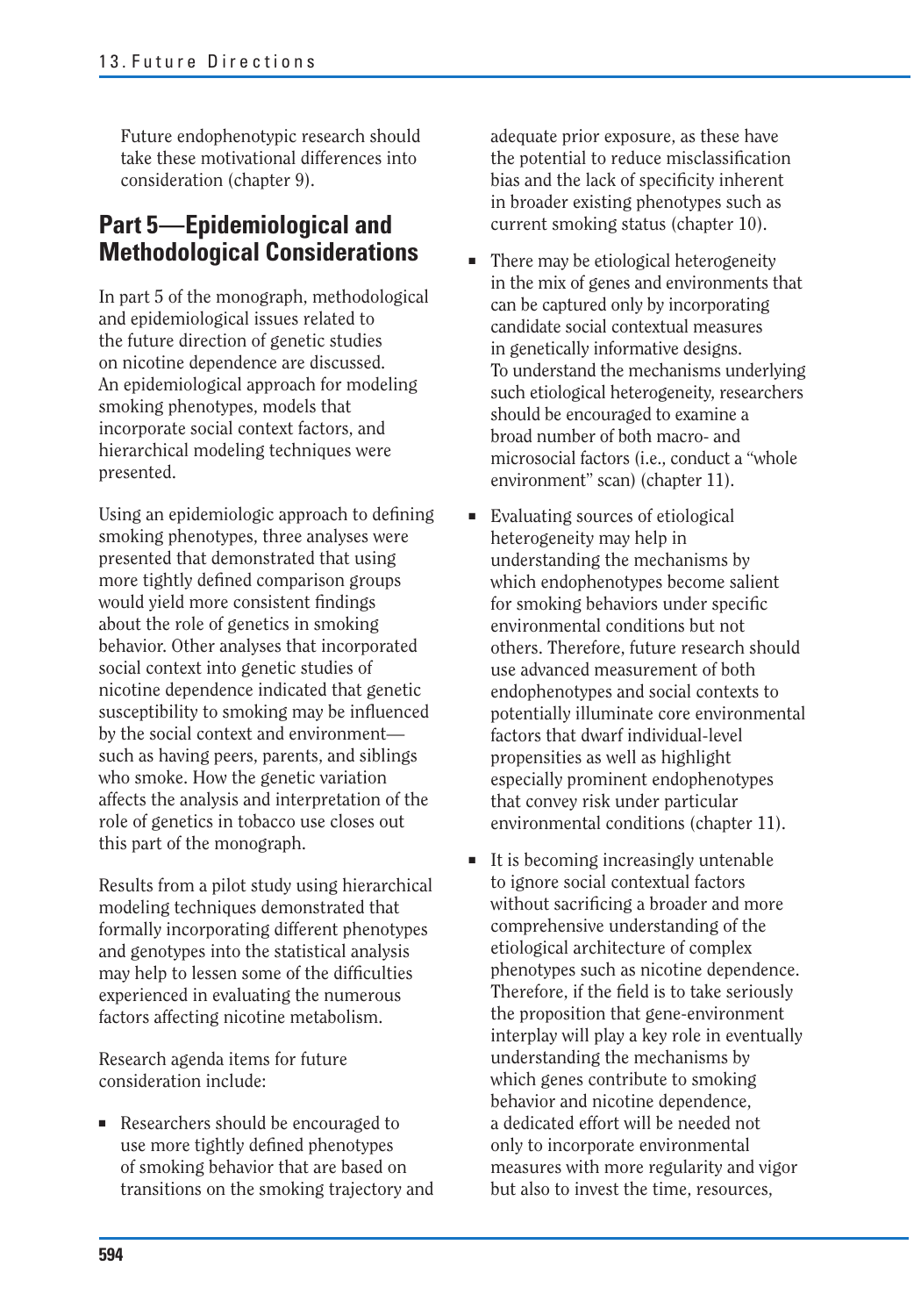and collaborative expertise necessary to provide the best available data on the environment (chapter 11).

■ Since complex traits are the results of many factors acting in concert, statistical analysis needs to be rich enough to identify sets of factors acting synergistically. One approach is to use ontologies in hierarchical modeling in conjunction with stochastic variable selection for future genetic analyses of tobacco use.

#### **Crosscutting Issues for Future Research in Nicotine Dependence**

In developing this monograph and examining continuing developments in the field, the editors identified several higher level recommendations for future research in nicotine dependence that cut across the content of this volume.

- A comprehensive approach to examining and reporting genotype-phenotype associations should be adopted; single-gene, single-variant association studies should be discouraged unless accompanied by reports of replication and validation.
- $\blacksquare$  Researchers working in the field of genetics and nicotine dependence should be mindful of the potential for misinterpretation of results by lay audiences. Efforts to communicate results to the media should include the limitations of the work along with the extent to which the results are reliable and generalizable. Doing so will minimize the chances of stigmatizing subgroups in the population.
- An ontology-based approach to nicotine dependence, with specification of expected relations within and between phenotypic domains, will provide an interpretive context and more focused

hypotheses for future research; this will lead to an ongoing refinement of the ontology as new information becomes available.

- A greater use of strategies that combine differing levels of analysis is needed. The incorporation of measured genetics into genetic latent growth curve and/or latent class models in extended twin designs, for example, will provide information on the extent to which variation in one or more genes plays a role in the overall estimate of genetic variation in any particular phenotype. In addition, a nicotine reward phenotype may be characterized via behavioral measures of self-administration, selfreport assays, and imaging measures of activity in brain regions associated with reward processing. This, in turn, could spur the hunt for more genetic variants and gene-gene or gene-environment interactions to account for more of the overall genetic variation estimated in the biometric models. Inclusion of quantified life events, cultural factors, and extant clinical and public health efforts in tobacco control and prevention in genetic studies is also warranted.
- Genome-wide association analysis of phenotypes considered to be risk factors for the adoption or maintenance of nicotine dependence would lead to further understanding of the pathways by which children progress to adult nicotine dependence.
- Given the enormous social, health, and economic impacts of nicotine dependence, the coordinated effort of multiple research teams to address the many opportunities for further research identified in this volume is warranted.
- There is a need to examine the association between gene variants and phenotypes of relevance in both the presence and absence of environmental risk factors. Emerging evidence from longitudinal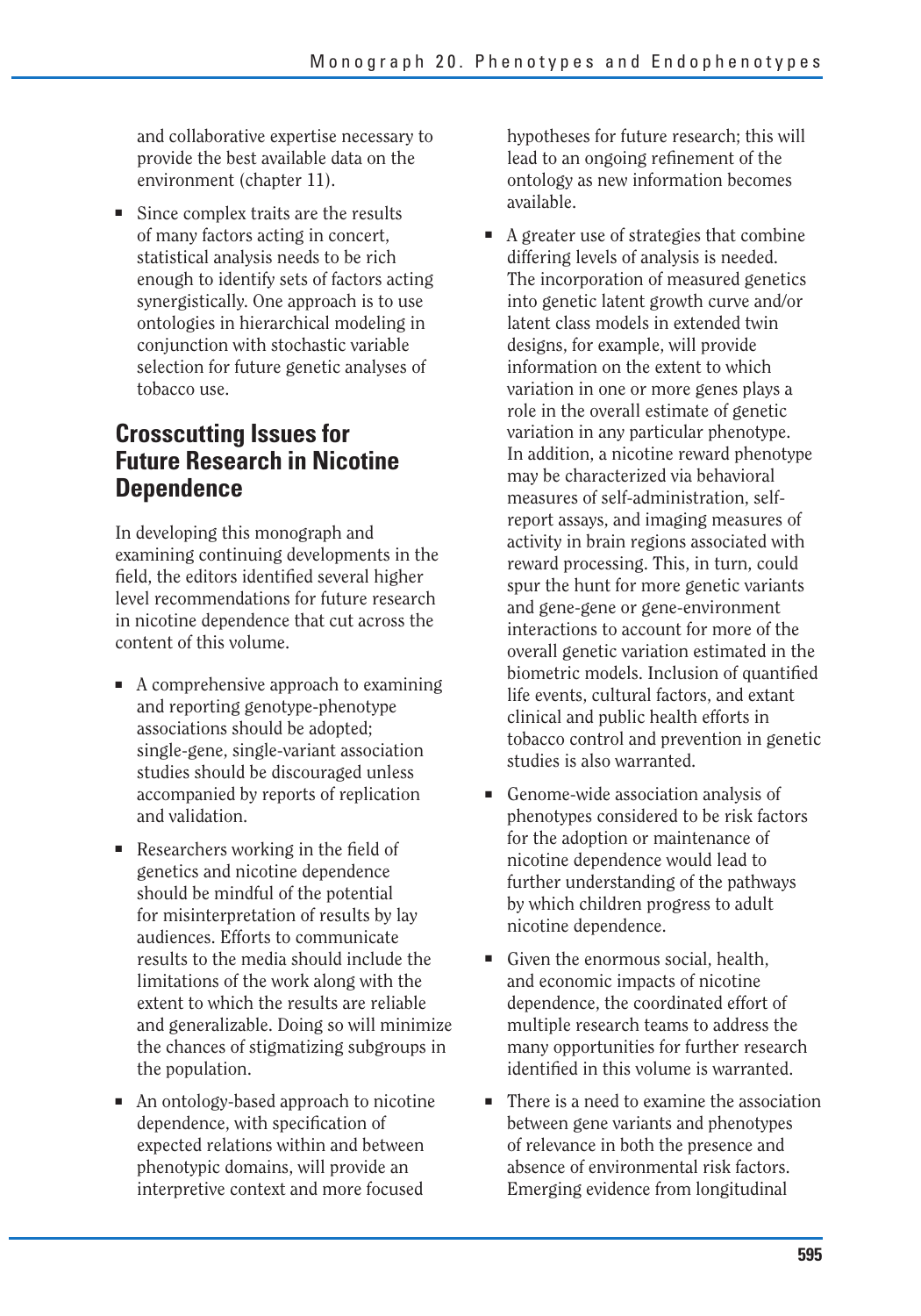studies of adolescents suggests that genetic associations with indices of nicotine dependence may be stronger and more robust when acting in the absence of environmental pressure to not use tobacco. Another way in which gene-environment interactions may influence nicotine dependence is during and/or following attempts to quit the use of nicotine-containing products. For example, variation in genes responsible for drug metabolism could interact with the dosing or duration of pharmacotherapy for nicotine dependence to reduce drug efficacy. A third possibility for further exploration of gene-environment interactions involves the period following smoking cessation. The relationship between genetic variation and the likelihood of relapse back to nicotine dependence could well be dependent on the presence of conditioned cues to smoke or environmental stress.

- Epigenetic methodologies promise to further understanding of the impact of the environment on the differential expression of gene variants. One possible approach, described in chapter 2, involves the comparison, at the genomic and/or expression level, of lymphoblastoid cell lines from identical twins discordant for nicotine dependence or other characteristics such as nicotine metabolism. Informative measures of environmental exposures will enhance the power of this approach to account for monozygotic twin discordance.
- Much of the tobacco literature examines genetic susceptibility to smoking initiation and cessation only among very broad groups, without an understanding of the complexities or variations within these categories in patterns of smoking behavior. Combining very different subgroups of smokers into a few common phenotypes and then using such heterogeneous groups in research studies may be hindering progress in understanding the role of genetics in complex behaviors such as smoking. Moreover, standard definitions of smoking behavior from epidemiological surveys are not commonly used, making it difficult to compare results among genetics studies and to put these results into the context of knowledge gained from other disciplines. Therefore, researchers should be encouraged to use existing standardized definitions and measures of tobacco use behavior and to examine the role of genetics and environment in a greater number and broader range of more homogeneous groups of tobacco users.
- Epidemiologists and surveillance researchers should be encouraged to contribute more to the conceptualization, identification, definition, and operationalization of potential phenotypes of tobacco use behavior and then to demonstrate the utility, reliability, and validity of these potential phenotypes by using data from representative national surveys.